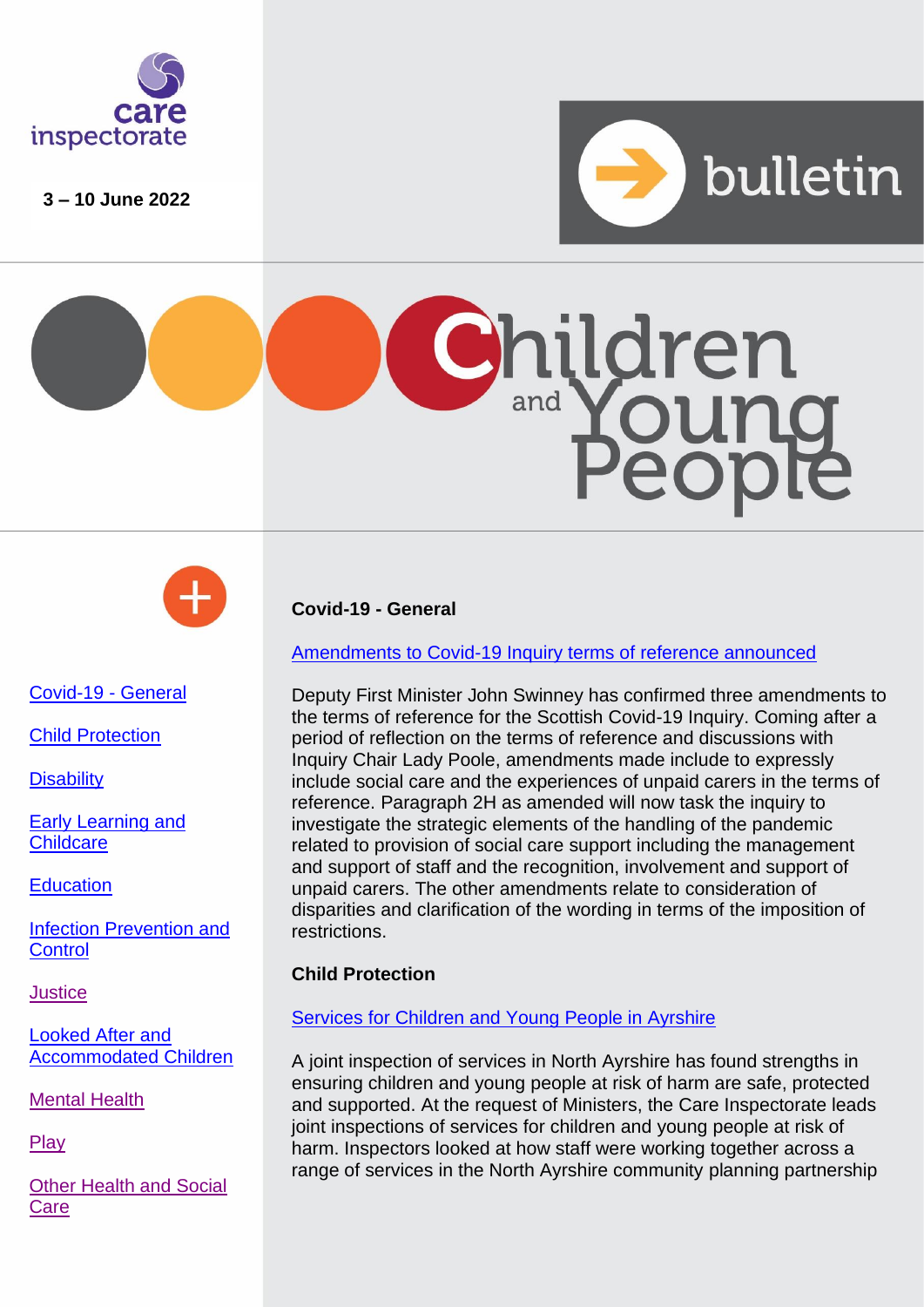

area, including social work, health and education staff, police officers, and children's reporters. We will monitor the partnership's progress and continue to offer improvement support through their link inspector arrangements and coordinate further support from scrutiny partners as necessary.

## [CYCJ and others call for](https://www.cycj.org.uk/news/bairns-hoose-for-all/) a Bairns' Hoose for all

The Children and Young People's Centre for Justice (CYCJ) has joined with other organisations to urge the Scottish Government to work towards the inclusion of all children in the Bairns' Hoose programme, regardless of whether they are child victims, child witnesses or children accused of offending behaviour. The letter, which has been sent to the Cabinet Secretary for Justice and Veterans and the Minister for Children and Young People, has been signed by 19 organisations in support of a Bairn's Hoose for all, including those who have caused harm to others.

### Call for evidence on funding [of violence against women and girls services](https://www.gov.scot/publications/independent-strategic-review-funding-commissioning-violence-against-women-girls-services-call-evidence/)

The Scottish Government has launched a call for evidence as part of the independent strategic review of funding and commissioning of violence against women and girls services (VAGW). The evidence is intended to inform the development of a new funding model for services, and covers the types of services available, who should provide them, whether access should be a right in law and how barriers to services can be removed. An easy read version has also been published. The deadline to respond is Monday 1 August.

#### Insight paper on parental [participation at Initial Child Protection Case Conferences](https://www.iriss.org.uk/resources/insights/parental-participation-initial-child-protection-case-conferences)

Iriss has published an insight piece on parents who attend Initial Child Protection Case Conferences (CPCCs). According to the paper, parents who attend Initial CPCCs report largely negative experiences which leave them distressed and disempowered. It is also suggested that practitioners want to involve parents but are hindered by the system and there is discord between guidance and reality.

### Child [Safety Week:](https://www.capt.org.uk/Pages/Category/child-safety-week) 6 – 12 June

Child Safety Week is an annual community education campaign run by the Child Accident Prevention Trust (CAPT). This year, Child Safety Week runs from 6 - 12 June, with the theme Safety in Mind.

### [Scottish Government to consult](https://archive2021.parliament.scot/parliamentarybusiness/report.aspx?r=13809&i=125219#ScotParlOR) on draft guidance on use of restraint in schools

First Minister Nicola Sturgeon has confirmed that a consultation on draft guidance on the use of restraint in schools will be launched by the end of June. The comments came in response to a question in parliament regarding what changes have been made since the 2018 report by the Children and Young People's Commissioner Scotland regarding concerns about the restraint of children in schools.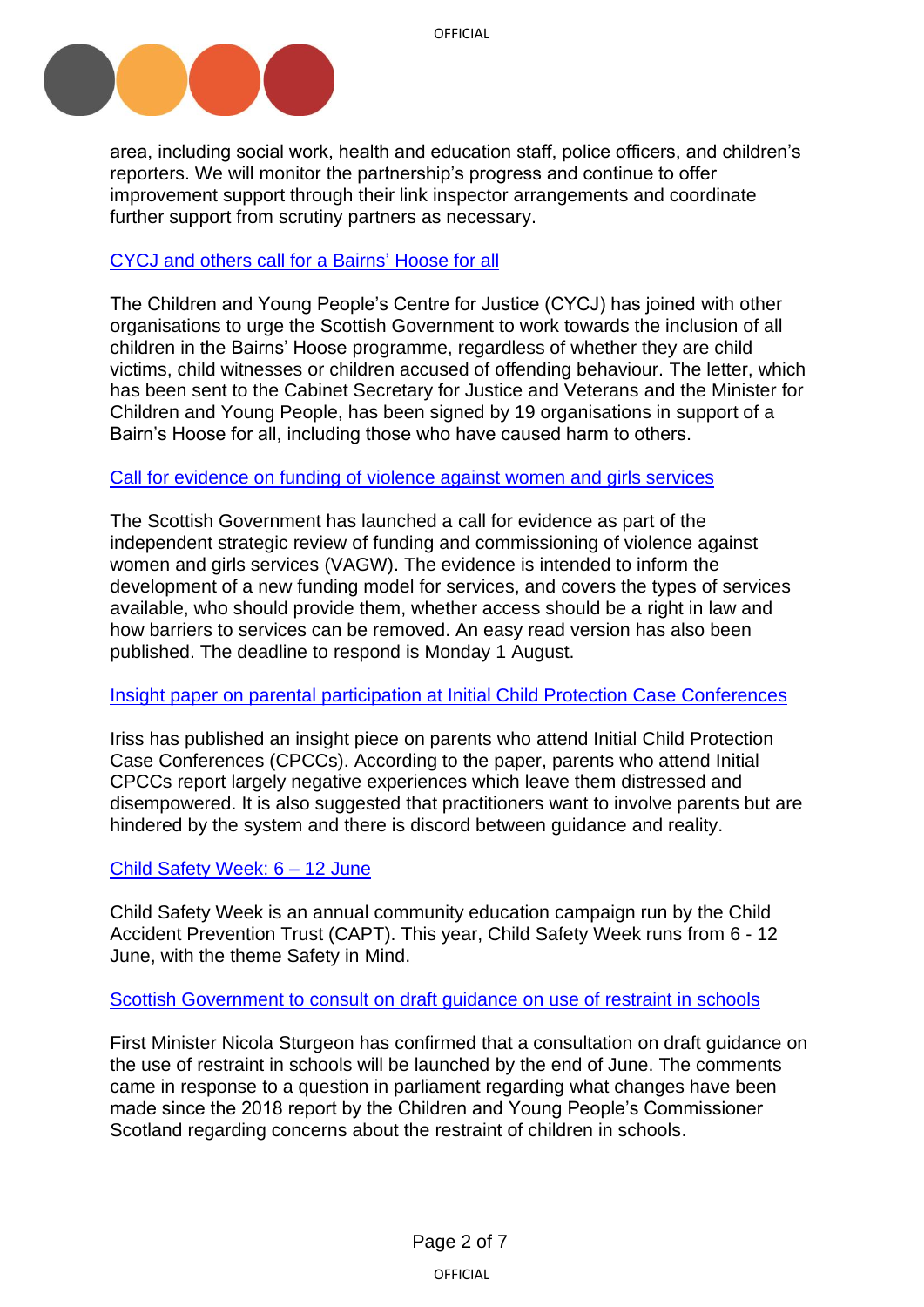

#### **Disability**

[RCN to host webinar on the history of care for people with learning disabilities](https://www.rcn.org.uk/news-and-events/events/lib-history-of-care-150622) 

The Royal College of Nursing (RNC) is to host a webinar on the history of care for people with learning disabilities on 15 June. The free event will use art, photos and archive material to explore how care for people with learning disabilities has shifted over time and to reflect on community support for learning disability today.

## **Early Learning and Childcare**

#### UK [Government publishes](https://www.gov.uk/government/consultations/digital-economy-act-2017-scottish-early-learning-and-childcare/outcome/government-response-to-the-consultation-on-data-sharing-to-support-early-learning-and-childcare-in-scotland) response following ELC data sharing consultation

The UK Government has published a response following its consultation on data sharing to support early learning and childcare (ELC) in Scotland. The consultation related to proposed Westminster legislation that would enable data sharing between HMRC, DWP, the Scottish Government and Scottish local authorities so local authorities can identify those families who are likely to be eligible for the 2-year-old offer of funded ELC. It comes after research previously suggested that more eligible families would be likely to take up the offer if they were aware of it. There were 69 responses in the eight-week consultation period, with most responses positive, and a clear majority agreeing that the proposed data sharing would improve and target a service to eligible households (94%) and thereby improve their wellbeing (88%).

#### Safer [Sleep resources published](https://www.gov.scot/publications/safer-sleep-babies-guide-professionals/)

The Scottish Government has published NHS Safer Sleep guidance for professionals and [parents and carers](https://www.gov.scot/publications/safer-sleep-babies-guide-parents-carers/) as part of a suite of resources developed in partnership with the Lullaby Trust, UNICEF Baby Friendly Initiative and the Baby Sleep Information Source based at Durham University. The government has also published a Safer Sleep [quick reference card.](https://www.gov.scot/publications/safer-sleep-babies-quick-reference-card/)

### [Covid-19 Early Years Resilience and Impact Survey report](https://publichealthscotland.scot/publications/covid-19-early-years-resilience-and-impact-survey-ceyris-report/are-the-kids-alright-key-messages-from-the-third-round-of-the-public-health-scotland-covid-19-early-years-resilience-and-impact-survey/) published

Public Health Scotland has published a report with key findings from the third round of its Covid Early Years Resilience and Impact Survey (CEYRIS). The report's findings suggest that for a substantial proportion of children in the sample, parents and carers perceive the pandemic to have had a negative impact on child and family health, wellbeing, and development. The impacts generally appear to be felt to a greater extent in families from low-income households and the impacts do not appear to be universal. There are also areas where the perceived impacts tend to be positive, rather than negative.

### [SOSCN Service Membership Survey 2022](https://soscn.org/news/news_266)

The Scottish out of School care network (SOSCN) has launched a survey looking at services' recruitment and retention. This includes experiences, capacity and uptake of places, and financial sustainability. Information will be fed back to the Scottish Government. The closing date for the survey is Friday 8 July.

> Page 3 of 7 OFFICIAL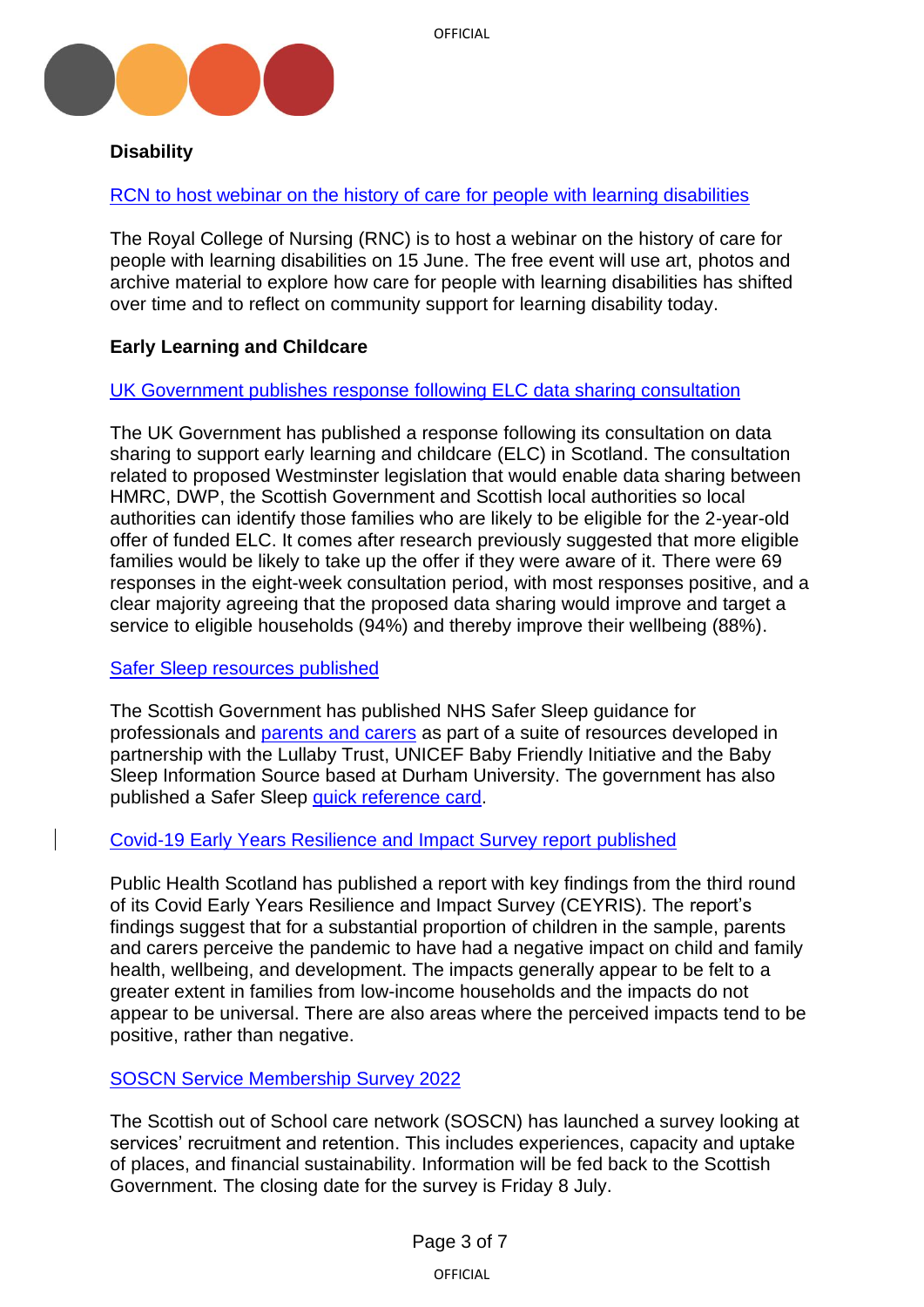

# [Children's first five years to be tracked in new study \(England\)](https://www.cypnow.co.uk/news/article/children-s-first-five-years-to-be-tracked-for-birth-cohort-study)

More than 8,000 babies across England have been selected to take part in the first national cohort study in 20 years, which looks at child development and family circumstances in the 2020s, reports Children and Young People Now.

## <span id="page-3-0"></span>**Infection Prevention and Control**

#### [Monkeypox update](https://publichealthscotland.scot/news/2022/june/update-on-monkeypox-in-scotland/?utm_medium=email&utm_source=govdelivery)

The risk of catching monkeypox in Scotland currently remains low, according to Public Health Scotland (PHS). On 1 June, PHS confirmed that there are a total of five confirmed cases of monkeypox in Scotland. Public Health Scotland, in line with the UK four nations statement, recommend that people who are in contact with someone confirmed as infected should be assessed by a health professional to determine if there is a need for exclusion or self-isolation.

### <span id="page-3-1"></span>**Justice**

### [Bail and Release from Custody \(Scotland\) Bill introduced to Parliament](https://www.parliament.scot/bills-and-laws/bills/bail-and-release-from-custody-scotland-bill/introduced)

The Scottish Government has lodged proposed legislation designed to ensure that, as much as possible, the use of custody for remand is a last resort for the court, and to give a greater focus to the rehabilitation and reintegration of individuals leaving custody. The Bail and Release from Custody (Scotland) Bill would amend Part 3 of the Criminal Procedure (Scotland) Act 1995 to enable the court to receive information from justice social work to help inform its decisions on bail and to limit the circumstances in which the court may refuse bail. The Bill would also reform mechanisms governing release from custody and the support provided to people leaving prison, with an emphasis on reintegration into communities.

### <span id="page-3-3"></span><span id="page-3-2"></span>**Looked After and Accommodated Children**

### [Care Inspectorate updates](https://www.careinspectorate.com/images/Admissions_Guidance_for_Residential_Services.pdf?utm_medium=email&utm_source=govdelivery) admissions guidance

Following the publication of our paper on [Distance placements: exploration of](https://gbr01.safelinks.protection.outlook.com/?url=https%3A%2F%2Flnks.gd%2Fl%2FeyJhbGciOiJIUzI1NiJ9.eyJidWxsZXRpbl9saW5rX2lkIjoxMDEsInVyaSI6ImJwMjpjbGljayIsImJ1bGxldGluX2lkIjoiMjAyMjA2MDcuNTkwMTQwNTEiLCJ1cmwiOiJodHRwczovL3d3dy5jYXJlaW5zcGVjdG9yYXRlLmNvbS9pbWFnZXMvZG9jdW1lbnRzLzY2NzAvRGlzdGFuY2UlMjBwbGFjZW1lbnRzJTIwZXhwbG9yYXRpb24lMjByZXBvcnQlMjAyMDIyLnBkZj91dG1fbWVkaXVtPWVtYWlsJnV0bV9zb3VyY2U9Z292ZGVsaXZlcnkifQ.od_HedH6T_tEV1ZDloYQJf5WwBZl_aGsW6G-PlfZZ5g%2Fs%2F2163709847%2Fbr%2F132533456326-l&data=05%7C01%7C%7C874470a6f263413130ac08da489539ed%7Cdb475863b0d947e2b73f89c00d851e74%7C0%7C1%7C637902103001526056%7CUnknown%7CTWFpbGZsb3d8eyJWIjoiMC4wLjAwMDAiLCJQIjoiV2luMzIiLCJBTiI6Ik1haWwiLCJXVCI6Mn0%3D%7C3000%7C%7C%7C&sdata=W8qkT9fsr1Zbq3GjvybLenMLXtqTCAwOiyX6CiWqjrA%3D&reserved=0)  [practice, outcomes, and children's rights,](https://gbr01.safelinks.protection.outlook.com/?url=https%3A%2F%2Flnks.gd%2Fl%2FeyJhbGciOiJIUzI1NiJ9.eyJidWxsZXRpbl9saW5rX2lkIjoxMDEsInVyaSI6ImJwMjpjbGljayIsImJ1bGxldGluX2lkIjoiMjAyMjA2MDcuNTkwMTQwNTEiLCJ1cmwiOiJodHRwczovL3d3dy5jYXJlaW5zcGVjdG9yYXRlLmNvbS9pbWFnZXMvZG9jdW1lbnRzLzY2NzAvRGlzdGFuY2UlMjBwbGFjZW1lbnRzJTIwZXhwbG9yYXRpb24lMjByZXBvcnQlMjAyMDIyLnBkZj91dG1fbWVkaXVtPWVtYWlsJnV0bV9zb3VyY2U9Z292ZGVsaXZlcnkifQ.od_HedH6T_tEV1ZDloYQJf5WwBZl_aGsW6G-PlfZZ5g%2Fs%2F2163709847%2Fbr%2F132533456326-l&data=05%7C01%7C%7C874470a6f263413130ac08da489539ed%7Cdb475863b0d947e2b73f89c00d851e74%7C0%7C1%7C637902103001526056%7CUnknown%7CTWFpbGZsb3d8eyJWIjoiMC4wLjAwMDAiLCJQIjoiV2luMzIiLCJBTiI6Ik1haWwiLCJXVCI6Mn0%3D%7C3000%7C%7C%7C&sdata=W8qkT9fsr1Zbq3GjvybLenMLXtqTCAwOiyX6CiWqjrA%3D&reserved=0) we have updated our Admissions Guidance for Residential Services to provide clearer expectations in relation to the admission of young people placed at a distance from home, including those placed cross border. We hope that this will help providers to uphold children's rights, and ensure that young people have more positive experiences.

[Complaints about care services in Scotland, 2019/20 to 2021/22](https://www.careinspectorate.com/index.php/news/6712-complaints-about-care-services-in-scotland-2019-20-to-2021-22)

The Care Inspectorate has published a statistical bulletin on complaints about care services in Scotland. The report covers complaints received and investigated between April 2019 and March 2022 and focuses in particular on the most recent year, 1 April to 31 March 2022. The statistics show we actioned every complaint received and responded appropriately using a risk-based assessment process to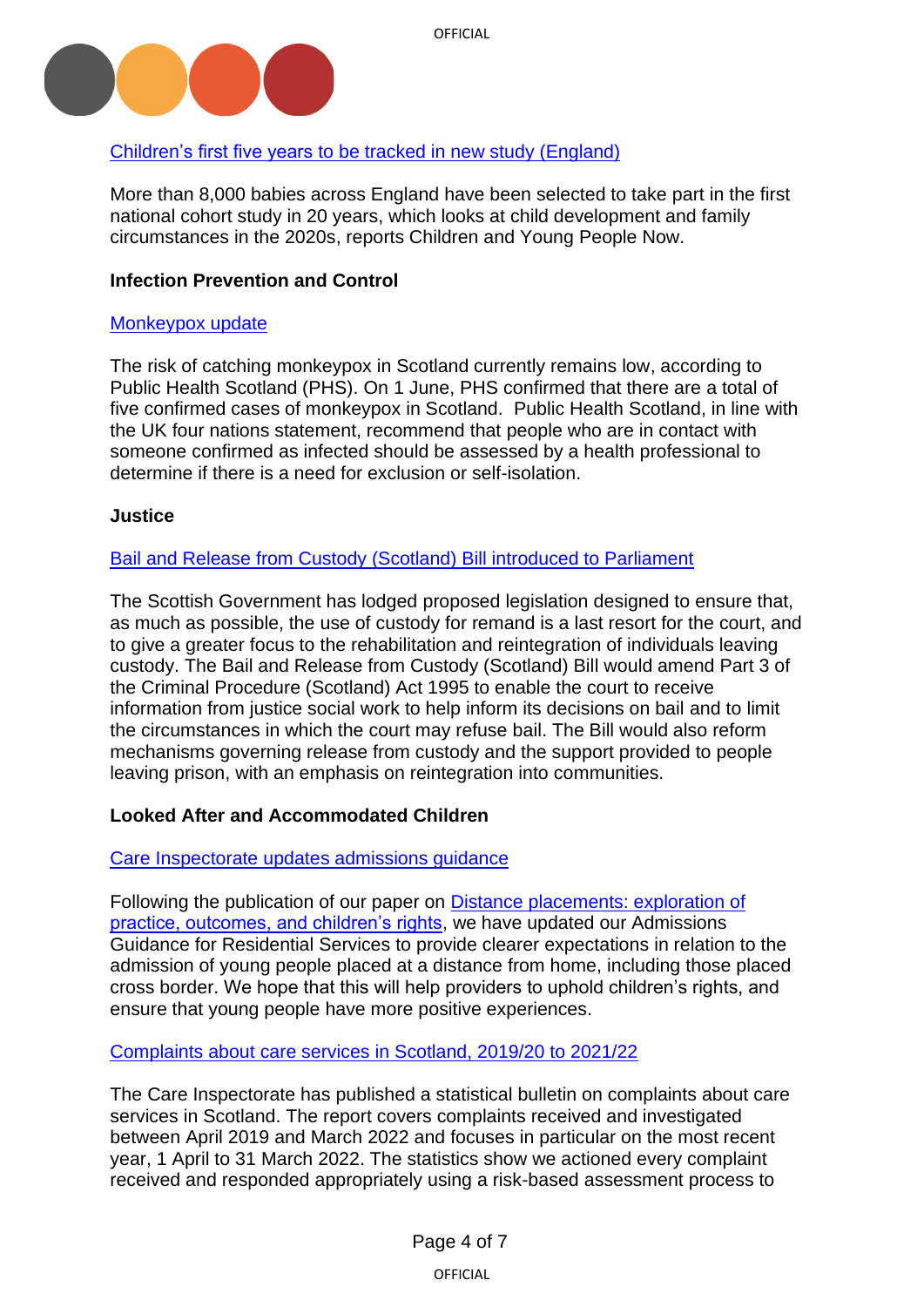

satisfactorily resolve complaints as quickly as possible. In 2021/22, we received 5,595 complaints. In 2019/20, we received 5,831 complaints.

### [CELCIS Children's Rights and Alternative Care,](https://www.eventbrite.co.uk/e/childrens-rights-and-alternative-care-what-next-for-scotland-tickets-347905383367) free webinar

The Centre for excellence for children's care and protection (CELCIS) is hosting a Children's Rights and Alternative Care: What next for Scotland? Webinar on 22 June at 2pm. This free, online webinar is open to anyone with an interest in the rights of children and young people in care in Scotland, including children, young people, carers, advocates, social workers, policy makers, teachers and all those working in protecting and promoting children's rights.

#### <span id="page-4-0"></span>**Mental Health**

#### [Mental Welfare Commission responds to Mental](https://www.mwcscot.org.uk/news/scotlands-mental-health-law-review-mental-welfare-commission-response) Health Law Review consultation

The Mental Welfare Commission has published its response to the Scottish Mental Health Law Review's recent consultation on changes to Scotland's mental health laws. The Commission said it supported the intention to improve people's rights and protections, and to remove barriers to those caring for their health and welfare, and described the consultation as an "opportunity for the law to ensure greater visibility and support for people with a mental health condition to be involved in directing how services are governed, developed, and scrutinised". The Commission's response includes a section on children and young people. The consultation is now closed, and a final report is due to be delivered to Ministers by the end of September 2022.

• The Children and Young People's Centre for Justice has also published its [response.](https://www.cycj.org.uk/resource/cycjs-response-to-the-scottish-mental-health-law-review-consultation/)

#### [New consultation on Mental Health Law Review proposals](https://consult.gov.scot/mental-health-law-secretariat/forensic-proposals/)

A new consultation has been launched by the Scottish Government as part of the Mental Health and Incapacity Law Review. The new proposals put forward by the Law Review's Executive Team have been developed in partnership with people with lived experience, including unpaid carers and mental health. The consultation is seeking views on subjects including advance statements, independent advocacy and how criminal law and mental health law work together. The deadline for responses is 22 July.

#### [PHS release CAMHS waiting](https://publichealthscotland.scot/publications/child-and-adolescent-mental-health-services-camhs-waiting-times/child-and-adolescent-mental-health-services-camhs-waiting-times-quarter-ending-march-2022/) times statistics

Public Health Scotland (PHS) has published Children and Adolescent Mental Health Services (CAMHS) waiting time statistics for the quarter ending March 2022. The statistics show that 73.2% of children and young people were seen within 18 weeks of referral, an increase of 2.7% from the previous quarter, while 5,016 children and young people started treatment, an increase of 7.7% from the previous quarter. One in two of the children and young people seen started their treatment within an average of nine weeks, an increase from seven weeks in the previous quarter, while 9,672 were referred to CAMHS, compare to 10,021 in the previous quarter.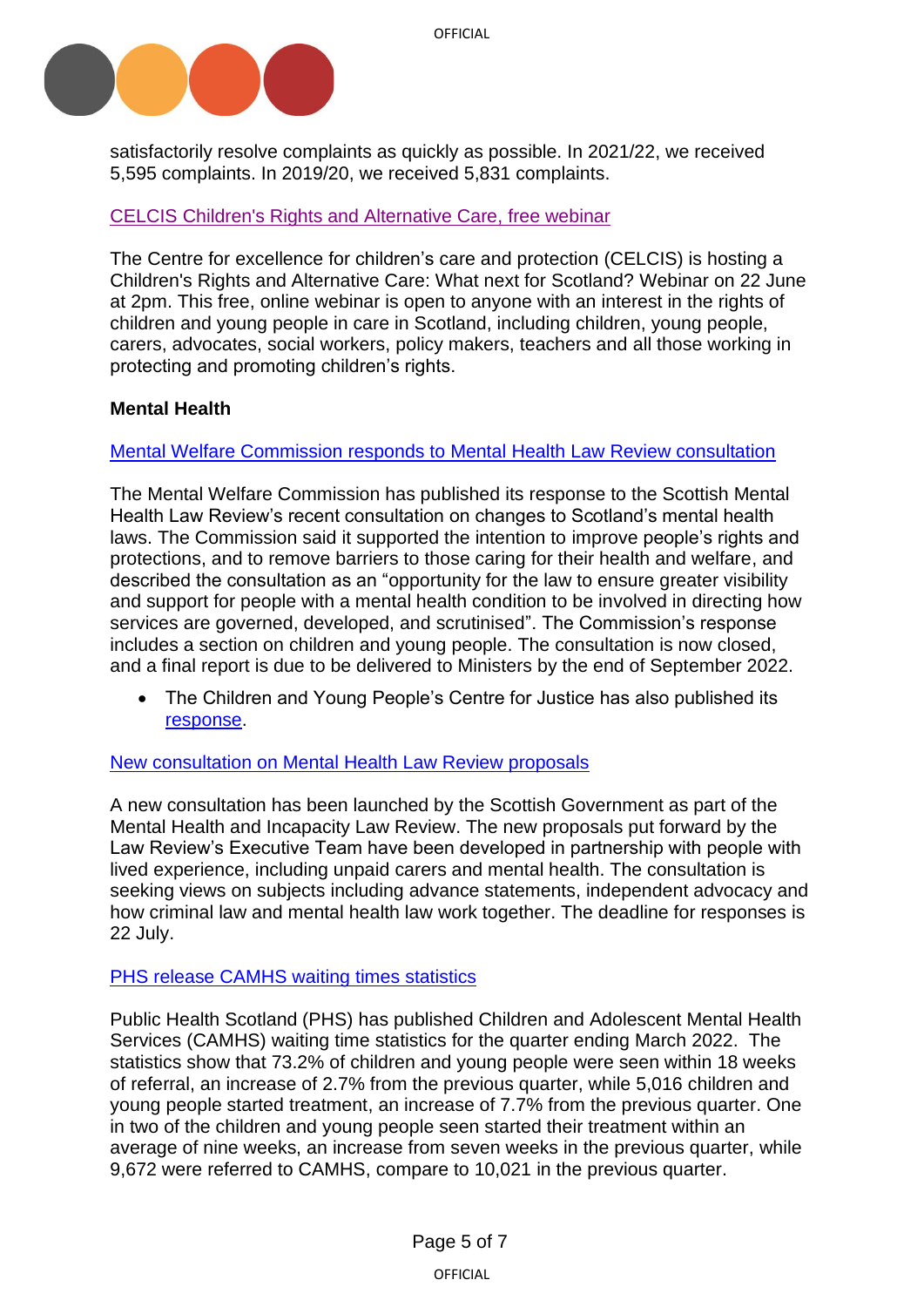

## [Infant Mental Health Awareness Week 13](https://parentinfantfoundation.org.uk/our-work/imhaw/) - 19 June

Infant Mental Health Awareness Week will take place from 13 – 19 June 2022 on the theme of 'Understanding Early Trauma'. Infant Mental Health Awareness Week provides an annual opportunity to discuss the importance of babies' mental health as well as some of the issues that affect it. There are various events running throughout the week.

<span id="page-5-0"></span>**Play**

### [Play and autism podcast](https://www.playscotland.org/new-podcast-play-austism/)

Play Scotland has released its  $10<sup>th</sup>$  podcast episode, with the latest episode looking at autism and play. The episode features a conversation between Learning and Development Officer Jenny Lester and Dr Robert Grant, a Registered Play Therapist Supervisor, creator of the integrative family play therapy approach AutPlay and current chair on the board of directors for the Association for Play Therapy.

### [Free Play sessions for children with visual impairment](https://www.togetherscotland.org.uk/news-and-events/events/free-play-sessions-for-children-aged-0-4-with-a-visual-impairment/)

Together Scotland have announced free play sessions for children aged up to fouryears-old with a visual impairment. Led by habitation specialists, the sessions will involve songs, stories and movements. They aim to develop children's concept development, sensory skills, fine and gross motor skills, self-help and independence and communication skills. Sessions will also provide information, support and networking opportunities for parents and carers. The sessions are free to attend and take place in Edinburgh, Hamilton or virtually from 4 June to 22 October 2022.

### **Other Health and Social Care**

### [Care Inspectorate reappointments to](https://www.gov.scot/publications/public-appointment-members-reappointed-to-the-care-inspectorate-board-2/) board announced

Minister for Mental Wellbeing and Social Care Kevin Stewart has announced the reappointments of Mr Rognvald Johnson and Dr William Maxwell as Members of the Care Inspectorate Board.

### [Carers Week:](https://www.carersweek.org/) 6 – 12 June

Carers Week continues until 12 June. Carers Week is an annual campaign to raise awareness of caring, highlight the challenges unpaid carers face and recognise the contribution they make to families and communities throughout the UK. [A report](https://www.carersweek.org/about-carers-week/latest-news/posts-folder/2022/june/make-caring-visible-valued-and-supported-carers-week-2022-report/) has been published to mark the week, highlighting the impact of carers and calling for caring to be made "visible, valued and supported".

### [Iriss publishes workplan for 2022-23](https://www.iriss.org.uk/news/news/2022/06/01/our-plans-2022-23)

Iriss has published its workplan for 2022-23, following a workforce survey sent out in December 2021. Iriss will focus its work on innovation and change in social work and